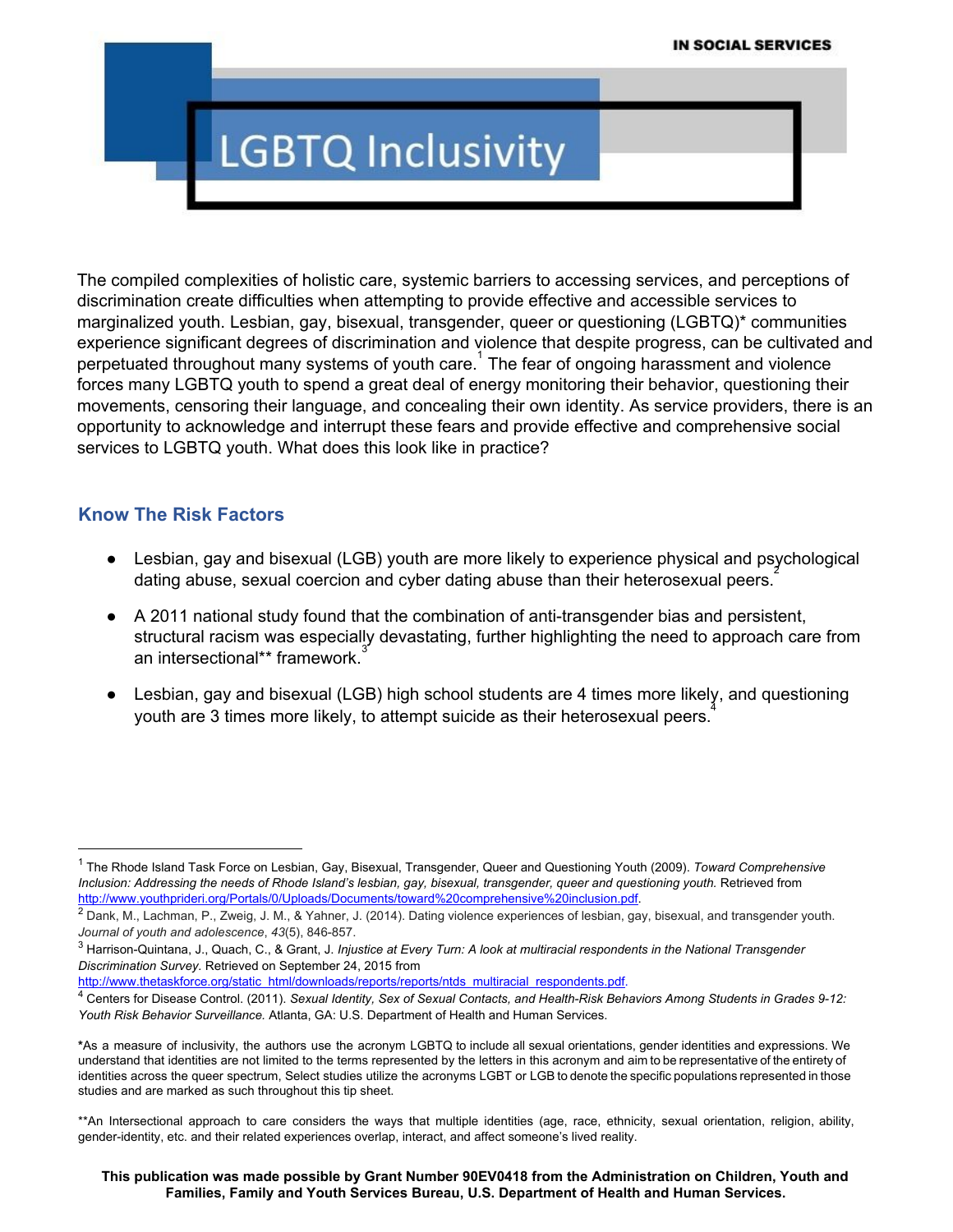# **Put It In Writing**

- Develop or update written non-discrimination policies such as sexual harassment and bullying policies and confidentiality breach procedures. You may have many of these policies in place, but do they explicitly outline protections for sexual orientation, gender identity and expression? To enhance accountability and accessibility, ensure that current contact information and processes for making complaints are clearly posted.<sup>5</sup>
- Develop and operationalize inclusive forms as a measure to show that you value all clients equally.<sup>6</sup> Break the binary of male and female, and offer additional options for gender identity (transgender, genderqueer, etc.). Include options beyond heterosexual and homosexual for sexual orientation; consider bisexual, asexual, and pansexual, among others. Make sure to leave a blank space for those who wish to self-identify their gender-identity or sexual orientation, but avoid labeling that option as "other." When providing services, make sure that your forms reflect the same holistic approach that you aim to provide through your care.

### **Be Proactive & Responsive**

- Assess the overall environment, approach to marginalized patients, and staff's perceptions. Consider staff's willingness to support all patients regardless of identity, their openness to learning best practices for interaction and care, and commitment to addressing any problems that may occur in the workplace.
- **•** Establish a welcoming and respectful space.<sup>7</sup> This is an important step in making clients feel comfortable, ultimately building trust and the willingness to access future services. Inclusive environments are based in attitudes and respect, but a tangible way to apply these values could include subscribing to national LGBTQ magazines or newsletters, and display [posters](http://www.tolerance.org/sites/default/files/general/LGBT%20Best%20Practices%20poster%5b1%5d.pdf) and brochures depicting images that young people can relate to.<sup>8</sup>
- Confidentiality and support for young LGBTQ patients can not only protect them from an abusive partner, but can also be vital for community and familial safety. Always communicate with clients if records including information about sexual orientation, gender identity or experiences of stalking, sexual, domestic, or dating abuse may be available to parents or caregivers. If parental notification is not legally required, consider this, and the impact a report may have on a client.
- Be mindful of ethical obligations like privacy, data protection, confidentiality, and informed consent; only share data that has the express consent of the client. Solicit competent [technical](http://nwnetwork.org/what-we-do/training-and-technical-assistance/) [assistance](http://nwnetwork.org/what-we-do/training-and-technical-assistance/) from expert organizations on the importance of and strategies for safely and ethically  $\overline{\text{collecting}}$  and reporting LGBTQ youth data.<sup>10</sup>

<sup>8</sup> GLBTQ Domestic Violence Project. (n.d.). A Service Provider's Guide for Working with GBT Victims and Survivors of Domestic Abuse. Retrieved on Septe[m](http://gmdvp.org/wp-content/uploads/2010/11/A-Service-Providers-Guide.pdf)ber 14, 2015 from http://gmdvp.org/wp-content/uploads/2010/11/A-Service-Providers-Guide.pdf.

 $9$  Best Practices: Creating an LGBT-inclusive School Climate, n.d.

<sup>&</sup>lt;sup>10</sup> Ciarlante, M. & Fountain, K. (2010). Why It Matters: Rethinking Victim Assistance for LGBTQ Victims of Hate Violence and Intimate Partner Violence. National Center for Victi[m](http://www.victimsofcrime.org/docs/Reports%20and%20Studies/WhyItMatters_LGBTQreport_press.pdf)s of Crime and the National Coalition of Anti-Violence Programs. Retrieved from [http://www.victimsofcrime.org/docs/Reports%20and%20Studies/WhyItMatters\\_LGBTQreport\\_press.pdf.](http://www.victimsofcrime.org/docs/Reports%20and%20Studies/WhyItMatters_LGBTQreport_press.pdf)



National LGBTQ DV Capacity **Building Learning Center** 

breakthecycle.org nwnetwork.org ncavp.org



<sup>5</sup> The Rhode Island Task Force on Lesbian, Gay, Bisexual, Transgender, Queer and Questioning Youth, 2009.

 $6$  Best Practices: Creating an LGBT-inclusive School Cli[m](http://www.tolerance.org/lgbt-best-practices)ate. (n.d.). Retrieved September 17, 2015, from http://www.tolerance.org/lgbt-best-practices. <sup>7</sup> *The Safe Space Kit: Guide to Being an Ally to LGBT Students*. (2013). New York, New York: Gay, Lesbian and Straight Education Network. Retrieved fro[m](http://www.glsen.org/safespace) [http://www.glsen.org/safespace.](http://www.glsen.org/safespace)